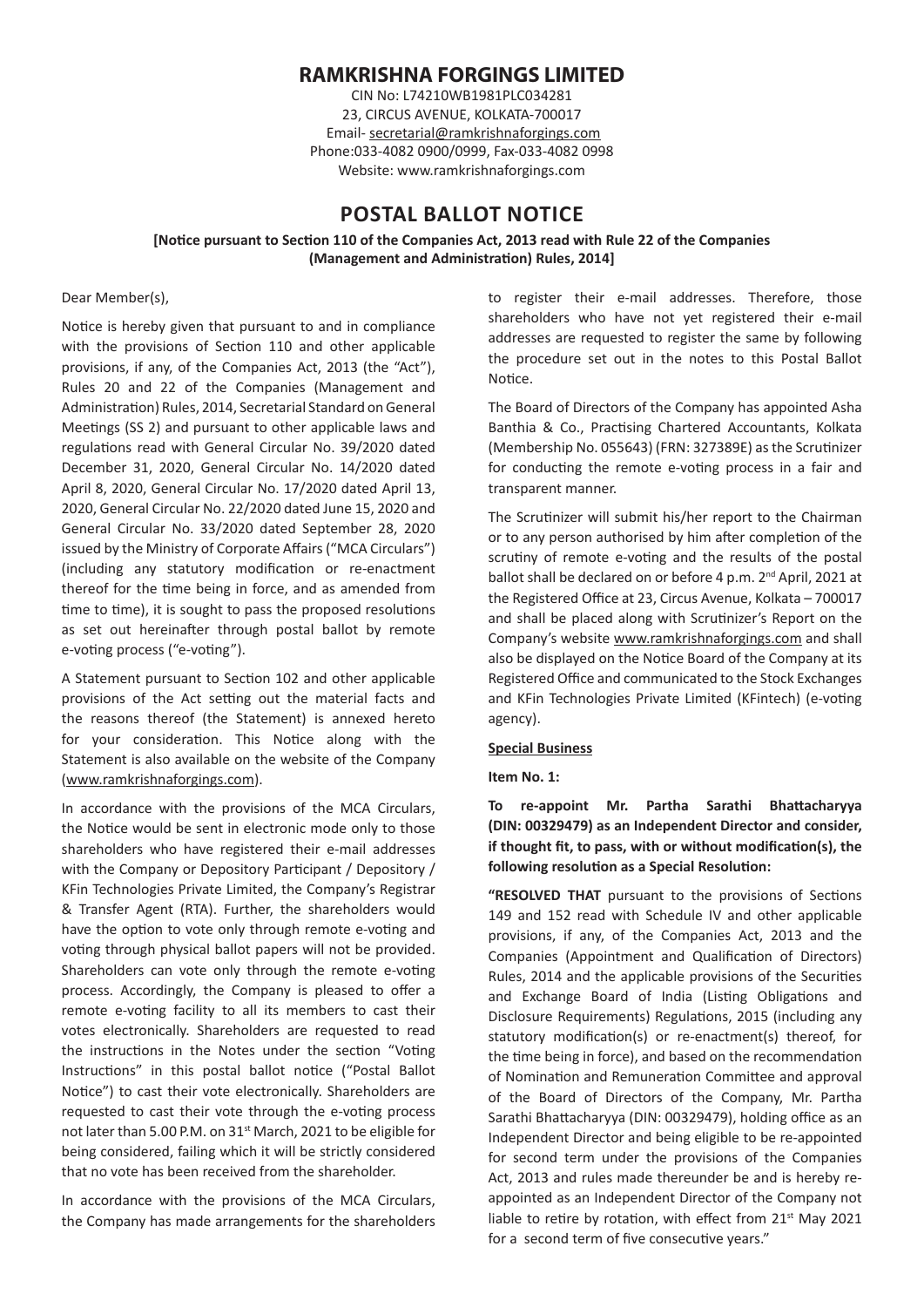**"RESOLVED FURTHER THAT** pursuant to the provisions of Regulation 17(1A) and other applicable provisions, if any, of the Securities and Exchange Board of India (Listing Obligations and Disclosure Requirements) Regulations, 2015 (including any statutory modification or re-enactment for the time being in force), approval of the members of the Company be and is hereby accorded for continuation of directorship of Mr. Partha Sarathi Bhattacharyya (DIN: 00329479), as a Non-Executive, Independent Director of the Company who will attain the age of 75 (seventy five) years during his tenure, till the expiry of his term i.e. upto 20th May 2026."

**"RESOLVED FURTHER THAT** the Board or any Committee thereof or Company Secretary of the Company be and are hereby severally authorized to take all such steps as may be necessary, proper and expedient to give effect to this resolution."

#### **Item No. 2:**

**To re-appoint Mr. Sandipan Chakravortty (DIN: 00053550) as an Independent Director and consider, if thought fit, to pass, with or without modification(s), the following resolution as a Special Resolution:**

**"RESOLVED THAT** pursuant to the provisions of Sections 149 and 152 read with Schedule IV and other applicable provisions, if any, of the Companies Act, 2013 and the Companies (Appointment and Qualification of Directors) Rules, 2014 and the applicable provisions of the Securities and Exchange Board of India (Listing Obligations and Disclosure Requirements) Regulations, 2015 (including any statutory modification(s) or re-enactment(s) thereof, for the time being in force), and based on the recommendation of Nomination and Remuneration Committee and approval of the Board of Directors of the Company, Mr. Sandipan Chakravortty (DIN: 00053550), holding office as an Independent Director and being eligible to be re-appointed for second term under the provisions of the Companies Act, 2013 and rules made thereunder be and is hereby re-appointed as an Independent Director of the Company not liable to retire by rotation, with effect from 21<sup>st</sup> May 2021 for a second term of five consecutive years."

**"RESOLVED FURTHER THAT** pursuant to the provisions of Regulation 17(1A) and other applicable provisions, if any, of the Securities and Exchange Board of India (Listing Obligations and Disclosure Requirements) Regulations, 2015 (including any statutory modification or re-enactment for the time being in force), approval of the members of the Company be and is hereby accorded for continuation of directorship of Mr. Sandipan Chakravortty (DIN: 00053550), as a Non-Executive, Independent Director of the Company who will attain the age of 75 (seventy five) years during his tenure, till the expiry of his term i.e. upto 20th May 2026."

**"RESOLVED FURTHER THAT** the Board or any Committee thereof or Company Secretary of the Company be and are hereby severally authorized to take all such steps as may be necessary, proper and expedient to give effect to this resolution."

**Item No. 3:**

**To re-appoint Mr. Pawan Kumar Kedia (DIN: 00375557) as Wholetime Director designated as Director (Finance) and consider, if thought fit, to pass with or without modification(s), the following resolution as an Ordinary Resolution:**

"**RESOLVED THAT** based on the recommendation of the Nomination and Remuneration Committee and approval of the Board and pursuant to the provisions of Sections 196, 197, 198, 203 read with Schedule V and other applicable provisions of the Companies Act, 2013 (including any statutory modification or re-enactment thereof for the time being in force) and pursuant to the Securities and Exchange Board of India (Listing Obligations & Disclosure Requirements) Regulations, 2015 and all applicable guidelines issued by the Central Government from time to time, Articles of Association of the Company and subject to the limits of remuneration provided in Part II Section II of Schedule V of the Companies Act, 2013 and such other approvals, as may be necessary, consent of the members of the Company be and is hereby accorded to the reappointment of Mr. Pawan Kumar Kedia (DIN: 00375557), as the Wholetime Director designated as Director (Finance) of the company, for a period of 1 (One) year w.e.f  $1<sup>st</sup>$ April, 2021, upon the terms and conditions including remuneration as set out in the Explanatory Statement."

"**RESOLVED FURTHER THAT** Mr. Pawan Kumar Kedia shall be subject to retirement by rotation during his tenure as the Wholetime Director of the Company provided that if he vacates office by retirement by rotation under the provisions of the Companies Act 2013 at any Annual General Meeting and is re-appointed as a Director at the same meeting, he shall not, by reason only of such vacation, cease to be the Whole-time Director."

**"RESOLVED FURTHER THAT** notwithstanding the profits in any financial year, the Company shall pay the remuneration as mentioned in explanatory statement as the minimum remuneration."

"**RESOLVED FURTHER THAT** the Nomination and Remuneration Committee and Board of Directors, be and is hereby authorised to alter, modify or revise from time to time, the said terms and conditions of reappointment and remuneration of Mr. Pawan Kumar Kedia in such manner as may be considered appropriate and in the best interests of the Company and as may be permissible at law upon the terms and conditions set out in the Explanatory Statement."

**"RESOLVED FURTHER THAT** the Board of Directors or any Committee thereof and the Company Secretary be and are hereby severally authorized to do all such acts, deeds, matters and things as may be considered necessary, proper, expedient, incidental or desirable to give effect to this Resolution."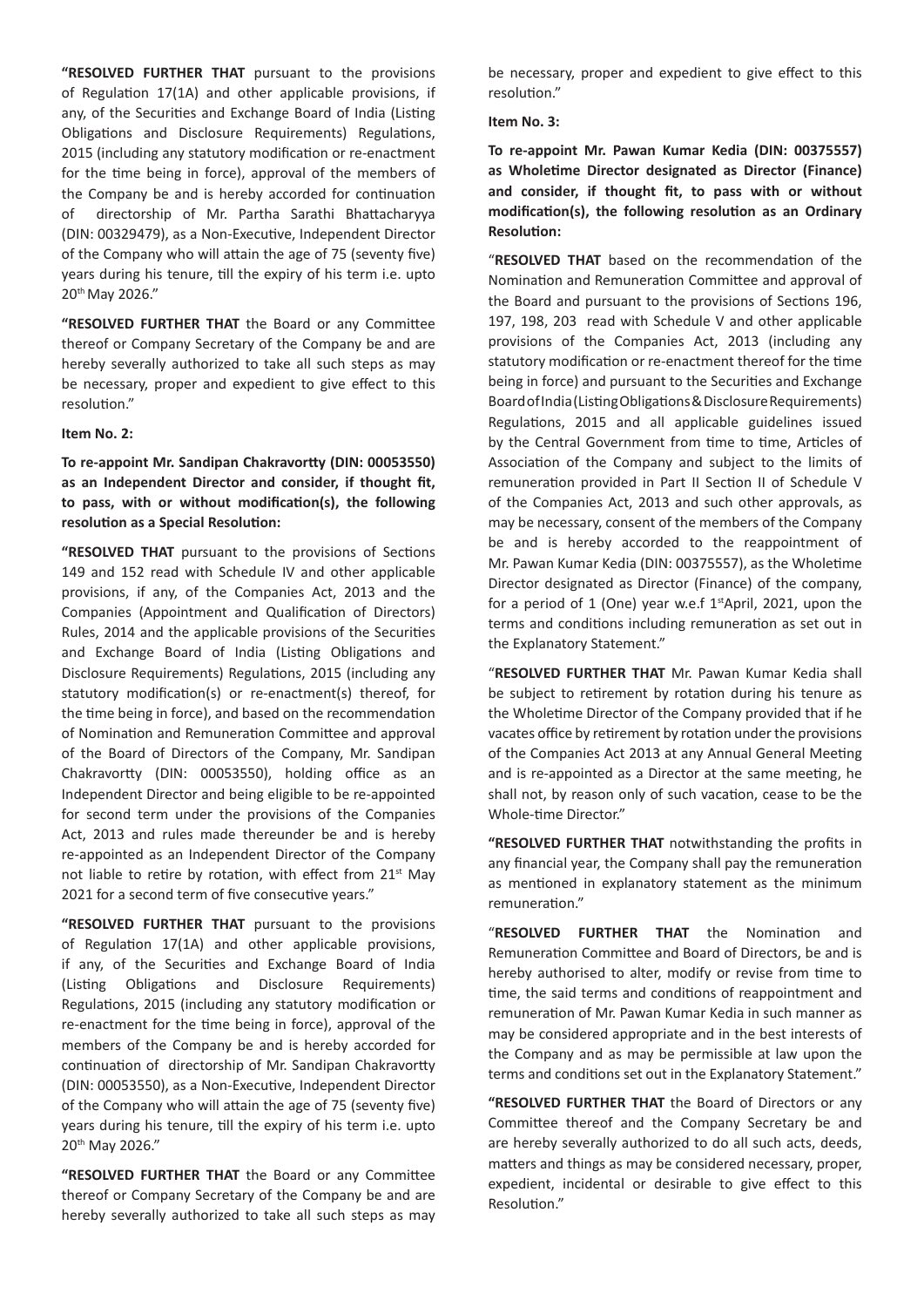#### **Item No. 4:**

**To appoint Mr. Lalit Kumar Khetan (DIN: 00533671), as Director and consider, ifthought fit, to pass with or without modification(s), the following resolution as an Ordinary Resolution:**

**"RESOLVED THAT** pursuant to the provisions of Section 152 and any other applicable provisions of the Companies Act, 2013 read with the Companies (Appointment and Qualification of Directors) Rules, 2014 (including any statutory modification(s) or re-enactment thereof for the time being in force), Mr. Lalit Kumar Khetan (DIN: 00533671), who, pursuant to Section 161 of the Companies Act, 2013 and the Articles of Association of the Company was appointed as an Additional Director with effect from 20<sup>th</sup> October, 2020 and who holds the office upto the date of forthcoming Annual General Meeting of the Company and in respect of whom the Company has received a notice in writing from a member under Section 160 of the Companies Act, 2013, proposing his candidature for the office of Director of the Company, be and is hereby appointed as a Director of the Company, liable to retire by rotation."

#### **Item No. 5:**

**To appoint and approve payment of remuneration of Mr. Lalit Kumar Khetan (DIN: 00533671) as Wholetime Director designated as Director (Executive) and consider, if thought fit, to pass with or without modification(s), the following resolution as an Ordinary Resolution:**

"**RESOLVED THAT** based on the recommendation of the Nomination and Remuneration Committee and approval of the Board and pursuant to the provisions of Sections 196, 197, 198, 203 read with Schedule V and other applicable provisions of the Companies Act, 2013 (including any statutory modification or re-enactment thereof for the time being in force) and pursuant to the Securities and Exchange Board of India (Listing Obligations & Disclosure Requirements) Regulations, 2015 and all applicable guidelines issued by the CentralGovernment from time to time, Articles of Association of the Companyand subject to the limits of remuneration provided in Part II Section II of Schedule V of the Companies Act, 2013 and such other

approvals, as may be necessary, consent of the members of the Company be and is hereby accorded to the appointment ofMr. Lalit Kumar Khetan (DIN: 00533671), astheWholetime Director designated as Director (Executive) of the company, for a period of 5 (Five) years w.e.f 20<sup>th</sup> October 2020."

"**RESOLVED FURTHER THAT** Mr. Lalit Kumar Khetan shall be subject to retirement by rotation during his tenure as the Wholetime Director of the Company provided that if he vacates office by retirement by rotation under the provisions of the Companies Act 2013 at any Annual General Meeting and is re-appointed as a Director at the same meeting, he shall not, by reason only of such vacation, cease to be the Whole-time Director."

**"RESOLVED FURTHER THAT** notwithstanding the profits in any financial year, the Company shall pay the remuneration as mentioned in explanatory statement as the minimum remuneration to Mr. Lalit Kumar Khetan for a period of 3 (Three) years w.e.f. 20<sup>th</sup> October, 2020."

"**RESOLVED FURTHER THAT** the Nomination and Remuneration Committee and Board of Directors, be and is hereby authorised to alter, modify or revise from time to time, the said terms and conditions of reappointment and remuneration of Mr. Lalit Kumar Khetan in such manner as may be considered appropriate and in the best interests of the Company and as may be permissible at lawupon the terms and conditions set out in the Explanatory Statement."

**"RESOLVED FURTHER THAT** the Board or any Committee thereof and the Company Secretary be and are hereby severally authorized to do all such acts, deeds, matters and things as may be considered necessary, proper, expedient, incidental or desirable to give effect to this Resolution."

| Place: Kolkata           | By order of the Board           |
|--------------------------|---------------------------------|
| Date: 22nd January, 2021 | For Ramkrishna Forgings Limited |
| Registered Office:       | Rajesh Mundhra                  |
| 23 Circus Avenue         | Company Secretary               |
| Kolkata - 700 017        | ACS 12991                       |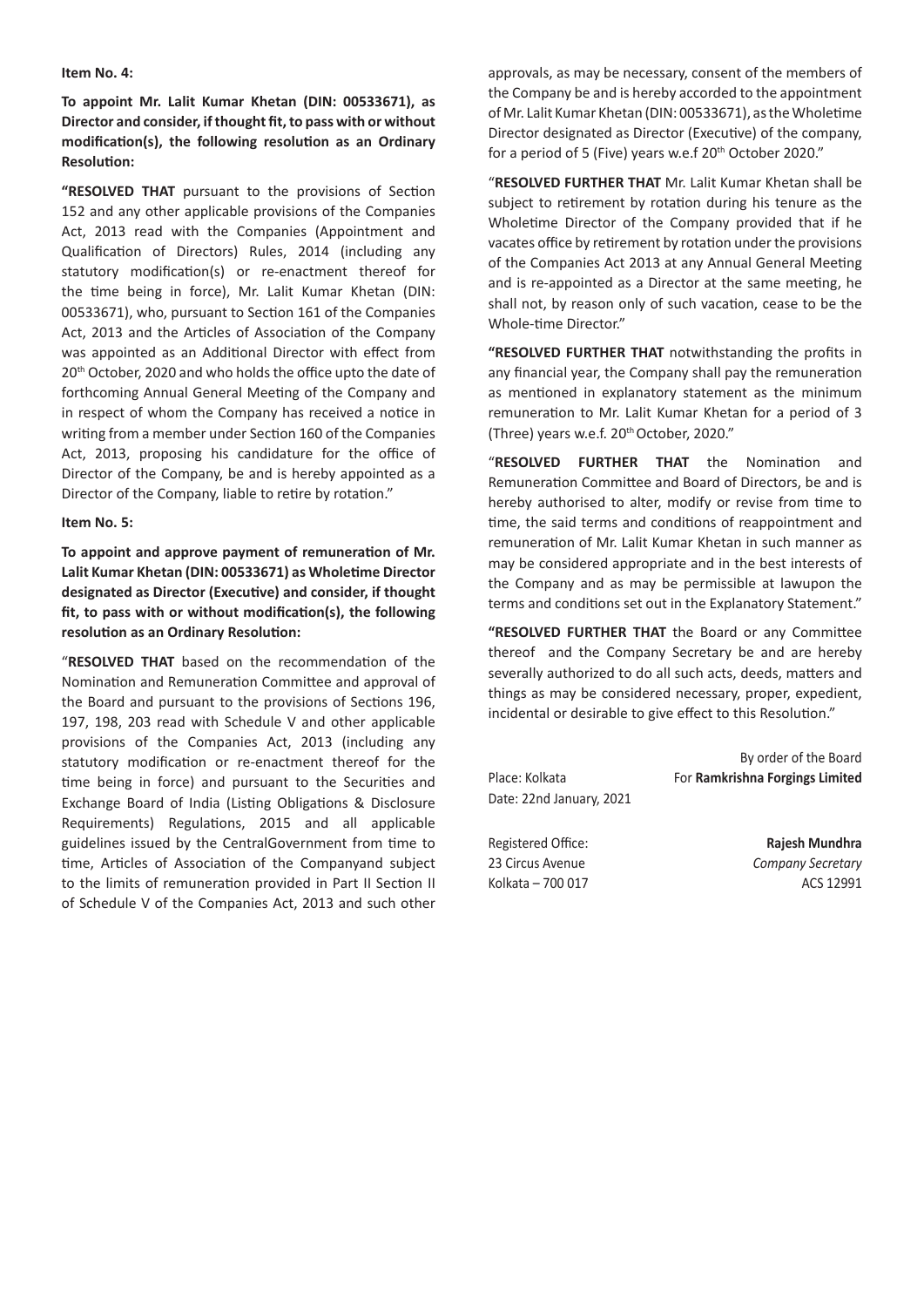### **IMPORTANT NOTES:**

- 1. The Explanatory Statement pursuant to Section 102(1) of the Companies Act, 2013, in respect of item nos. 1 to 5 which sets out details relating to Special Business at the meeting, forms part of this Notice.
- 2. The Postal Ballot Notice is being sent to the Members whose names appear on the Register of Members/ List of Beneficial Owners as received from National Securities Depository Limited (NSDL) and Central Depository Services (India) Limited (CDSL) as on the close of business hours of 19th February, 2021, (Friday). In view of the continuing restrictions on movement of persons at several places in the country caused by outbreak of COVID – 19 and the MCA Circulars, the Postal Ballot Notice is being sent only in electronic mode to those shareholders who have registered their e-mail addresses with the Company or with the Depositories or with the Company's RTA.
- 3. Members whose names appear on the Register of Members/ List of Beneficial Owners as maintained by the Depositories as on the Cut-off date i.e. 19th February, 2021 (Friday) will be considered for the purpose of remote e-voting. **A person who is in receipt of this Notice but is not a member on the said date should treat this Notice for information purposes only.**
- 4. In compliance with the provisions of Sections 108, 110 and other applicable provisions, if any, of the Act. read with the relevant rules made thereunder and Regulation 44 of the Securities and Exchange Board of India (Listing Obligations and Disclosure Requirements) Regulations, 2015 (as amended), the Company has extended e-voting facility, for its members to enable them to cast their votes electronically. The Company has engaged the services of KFin Technologies Private Limited (KFintech) as the Agency to provide remote e-voting facility. The instructions for Members opting for remote e-voting is as below:

### **Voting instructions**

#### **A. Voting through electronic means:**

The Company is pleased to inform that all the resolutions as stated in the notice can be transacted by electronic voting system and the Company has provided members facility to exercise their right to vote at the Postal Ballot by electronic means through e-Voting Services provided by KFintech :

The instructions for e-voting are as under:

- i. In case a Member receives an email from KFintech [for members whose email IDs are registered with the Company/Depository Participants(s)]:
	- a. Launch internet browser by typing the URL: https://evoting.karvy.com.
	- b. Enter the login credentials (i.e., User ID and password mentioned below). Your Folio No./ DP ID-Client ID will be your User ID. However, if you are already registered with Karvy for e-voting, you can use your existing User ID and password for casting your vote.
	- c. After entering these details appropriately, Click on "LOGIN".
- d. You will now reach password change Menu wherein you are required to mandatorily change your password. The new password shall comprise of minimum 8 characters with at least one upper case (A-Z), one lower case (a-z), one numeric value (0-9) and a special character ( $\omega$ ,#,\$, etc.). The system will prompt you to change your password and update your contact details like mobile number, email ID, etc. on first login. You may also enter a secret question and answer of your choice to retrieve your password in case you forget it. It is strongly recommended that you do not share your password with any other person and that you take utmost care to keep your password confidential.
- e. You need to login again with the new credentials.
- f. On successful login, the system will prompt you to select the "EVENT" i.e., Ramkrishna Forgings Limited.
- g. On the voting page, enter the number of shares (which represents the number of votes) as on the Cut Off Date under "FOR/AGAINST" or alternatively, you may partially enter any number in "FOR" and partially in "AGAINST" but the total number in "FOR/AGAINST" taken together should not exceed your total shareholding as mentioned hereinabove.
- h. You may also choose the option ABSTAIN. If the shareholder does not indicate either "FOR" or "AGAINST" it will be treated as "ABSTAIN" and the shares held will not be counted under either head.
- Shareholders holding multiple folios/demat accounts shall choose the voting process separately for each folios/demat accounts.
- j. Voting has to be done for each item of the notice separately. In case you do not desire to cast your vote on any specific item it will be treated as abstained.
- k. You may then cast your vote by selecting an appropriate option and click on "Submit".
- l. A confirmation box will be displayed. Click "OK" to confirm else "CANCEL" to modify. Once you have voted on the resolution, you will not be allowed to modify your vote. During the voting period, Members can login any numbers of times till they have voted on the Resolution(s).

#### **B. Members who have not registered their email id**

In case of Members not receiving the Notice through e-mail [for Members whose e-mail IDs are not registered with the Depository Participant(s) / Company]:

i. Members who have not registered their e-mail address and in consequence the Postal Ballot and e-voting credentials could not be served may temporarily get their e-mail address and mobile number registered with KFin clicking the link: https://ris.kfintech.com/email\_registration/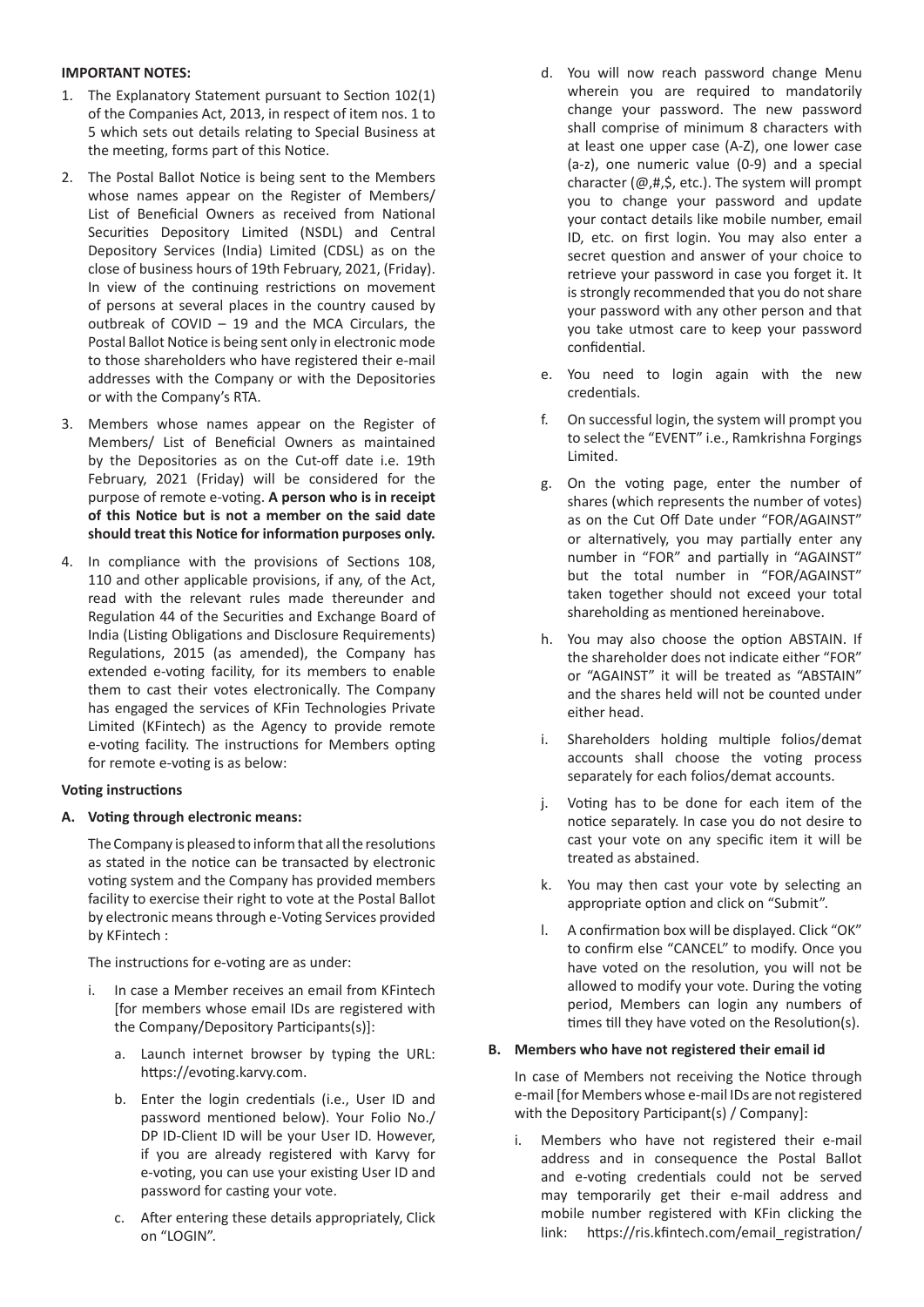for receiving the same. Members are requested to follow the process as guided to capture the e-mail address and mobile number for receiving the soft copy of the notice and e-voting instructions along with the User ID and Password. In case of any queries, Members may write to einward.ris@ kfintech.com.

- ii. Alternatively, Members may send an e-mail request to einward.ris@kfintech.com along with a scanned copy of the signed request letter providing the e-mail address, mobile number, self-attested PAN copy and Client Master copy in case of the electronic folio and copy of share certificate in case of the physical folio for receiving the Postal Ballot Notice and the e-voting instructions.
- 5. The voting period begins on 2nd March, 2021 from 9.00 a.m (Tuesday) and ends on 31st March, 2021 at 5.00 p.m (Wednesday). The remote e-voting shall be disabled by KFintech thereafter. Once the vote on a resolution is cast by the member, the member shall not be able to change it subsequently.
- 6. Necessary information of the Directors seeking reappointment through this postal ballot as required under Regulation 36(3) of the Listing Regulations and the Secretarial Standard on General Meetings (SS-2) issued by the Institute of Company Secretaries of India (ICSI) forms part of this notice.
- 7. All the material documents referred to in the explanatory statement will be available for inspection electronically until the last date for receipt of votes through the e-voting process. Members seeking to inspect such documents can send an email to secretarial@ramkrishnaforgings.com.
- 8. Members may address their queries regarding voting by remote e-voting to the Company Secretary/ KFin Technologies Private Limited, the Registrar and Share TransferAgents of the Company at their office at Karvy Selenium Tower B, Plot No. 31 & 32, Gachibowli, Financial District, Nanakramguda, Serilingampally, Hyderabad - 500 032, Telangana, India or mail to evoting@karvy.com or at telephone no. 040-6716- 2222.
- 9. The Board of Directors has appointed Asha Banthia & Co., Practising Chartered Accountants, Kolkata (Membership No. 055643) (FRN: 327389E), as the Scrutinizer to scrutinize the e-voting and ballot voting process in a fair and transparent manner.
- 10. The Scrutinizer shall, after conclusion of voting period, shall make consolidated Scrutinizer's Report of the votes cast in favour or against, if any, and submit to the Chairman or to any person authorized by him, who shall countersign the same and declare the result of the Voting therewith.
- 11. The results of the postal ballot will be posted on the website of the Company www.ramkrishnforgings.com along with Scrutinizer's Report and shall be sent to the Stock Exchanges where the shares of the Company are listed and simultaneously to the KFintech facilitating the evoting platform in this regard.
- 12. The Resolutions, if passed by majority, will be deemed to be passed on the last date of e-voting, i.e., 31st March, 2021. Members, who wish to be present at the venue at the time of declaration of the Result, may do so.
- *13. Members who have not registered their e-mail addresses so far are requested to register their e-mail address for receiving all communication including Annual Report, Notices, Circulars, etc. from the Company electronically.*

# **STATEMENT PURSUANT TO SECTION 102 OF THE COMPANIES ACT, 2013**

#### **Item No. 1**

Mr. Partha Sarathi Bhattacharyya was appointed as an Independent Director on the Board of the Company pursuant to provisions of section 149 of the Act read with the Companies (Appointment and Qualification of Director) Rules, 2014 for a term of 5 consecutive years upto 20<sup>th</sup> May 2021. The members are informed that Mr. Partha Sarathi Bhattacharyya (DIN: 00329479), being an Independent Director of the Company and being eligible, offers himself to be re-appointed for the second term of five years.

Mr. Partha Sarathi Bhattacharyya is not disqualified from being appointed as a Director in terms of Section 164(2) of the Act and has given his consent to act as an Independent Director of the Company. The Company has also received necessary declaration from him that he meets the criteria of independence as prescribed both under Section 149(6) of the Act and under the Securities and Exchange Board of India (Listing Obligations and Disclosure Requirements) Regulations, 2015 ("Listing Regulations").

The Nomination & Remuneration Committee at its meeting held on 22nd January 2021, on the basis of the report of performance evaluation, has recommended the re-appointment of Partha Sarathi Bhattacharyya (DIN: 00329479),as an Independent Director for a second consecutive term of 5 (five) years.

The Board at its meeting held on 22<sup>nd</sup> January 2021 based on the performance evaluation and as perthe recommendation of the Nomination & Remuneration Committee, and in view of his educational background and experience and considering his contribution for the growth and development of the Company, has proposed to reappoint Mr. Partha Sarathi Bhattacharyya as an Independent Director of the Company, not liable to retire by rotation, for a second consecutive term of five years on the Board of your Company. The Board is of opinion that continued association of Mr. Bhattacharyya as Independent Director would be beneficial for the further growth & development of the business of the Company.

In terms of Section 152 of the Companies Act, 2013 read with Rules framed thereunder, the Board of Directors is of the opinion that Mr. Partha Sarathi Bhattacharyya fulfils the conditions specified in the Companies Act, 2013 and the Rules made thereunder and Listing Regulations and that he is independent of the Company's management.

He shall be paid remuneration by way of sitting fees for attending each meeting of the Board or Committees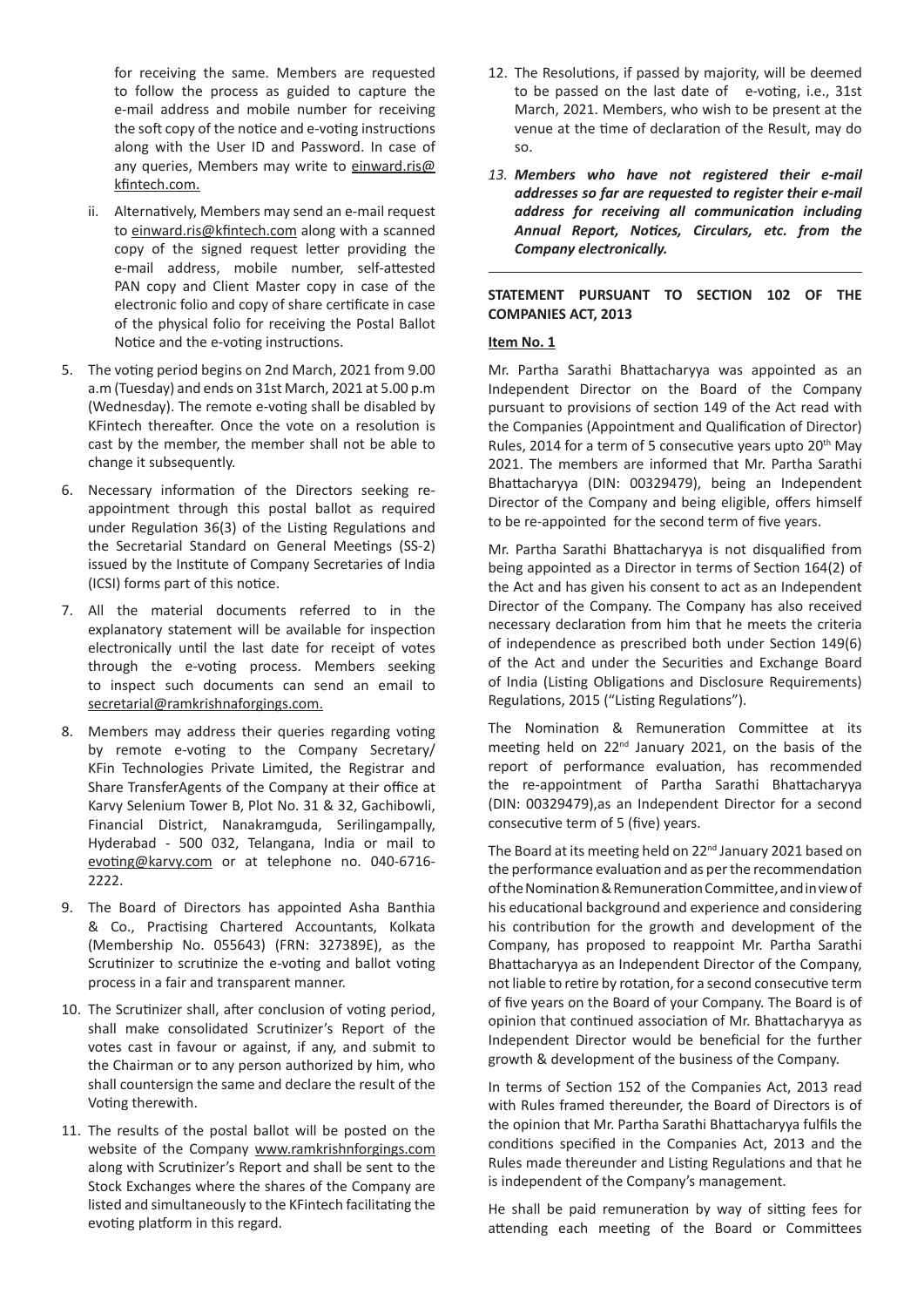thereof or for any other purpose whatsoever as may be recommended by the Nomination and Remuneration Committee and approved by the Board from time to time, and reimbursement of expenses for participating in the Board and other meetings.

### **Justification of Appointment of Mr. Partha Sarathi Bhattacharyya pursuant to Regulation 17(1A) of SEBI (Listing Obligation and Disclosure Requirements) Amendment Regulations, 2018**

Mr. Partha Sarathi Bhattacharyya, aged about 70 years, is a M.Sc. (Physics), FICMA and has to his credit working experience of over 45 years in Govt. and Private Sector. He is the Ex-Chairman, Coal India Ltd.He steered Coal India through Miniratna (2007), Navratna (2008) & finally Maharatna (2011) - the fastest ascendency for any PSU so far. He spearheaded the historic 10% stake sale through IPO in 2010 - the largest so far in Indian Capital Market fetching Rs.15,200 crores for GOI. Mr. Bhattacharyya has been associated with the Company since 2016 and Board considered that continued association of Mr. Partha Sarathi Bhattacharyya would be of immense benefit to the Company and it is desirable to reappoint him.

Copy of draft letter of appointment of Mr. Partha Sarathi Bhattacharyya setting out the terms and conditions of appointment is available for inspection by the members in electronic mode. Members can inspect the same by sending email to secretarial@ramkrishnaforgings.com.

Save and except, Mr. Partha Sarathi Bhattacharyya, none of the other Directors / Key Managerial Personnel / their relatives are, in any way, concerned or interested, financially or otherwise, in the resolution.

Details of Mr. Partha Sarathi Bhattacharyya is provided in **"Annexure I"** to the Notice pursuant to the provisions of (i) the Securities and Exchange Board of India (Listing Obligations and Disclosure Requirements) Regulations, 2015 and (ii) Secretarial Standard on General Meetings ("SS-2"), issued by the Institute of Company Secretaries of India.

The Board recommends the Special Resolution set out at Item No. 1 of the Notice for approval by the members.

#### **Item no. 2**

Mr. Sandipan Chakravorttywas appointed as an Independent Director on the Board of the Company pursuant to provisions of section 149 of the Act read with the Companies (Appointment and Qualification of Director) Rules, 2014 for a term of 5 consecutive years upto 20<sup>th</sup> May 2021. The members are informed that Mr. Sandipan Chakravortty (DIN: 00053550), being an Independent Director of the Company and being eligible, offers himself to be reappointed for the second term of five years.

Mr. Sandipan Chakravortty is not disqualified from being appointed as a Director in terms of Section 164(2) of the Act and has given his consent to act as an Independent Director of the Company. The Company has also received necessary declaration from him that he meets the criteria of independence as prescribed both under Section 149(6) of the Act and under the Securities and Exchange Board of India (Listing Obligations and Disclosure Requirements) Regulations, 2015 ("Listing Regulations").

The Nomination & Remuneration Committee at its meeting held on 22nd January 2021, on the basis of the report of performance evaluation, has recommended the re-appointment of Mr. Sandipan Chakravortty (DIN: 00053550), as an Independent Director for a second consecutive term of 5 (five) years.

The Board at its meeting held on 22nd January 2021 based on the performance evaluation and as per the recommendation of the Nomination & Remuneration Committee, and in view of his educational background and experience and considering his contribution for the growth and development of the Company, have proposed to reappoint Mr. Sandipan Chakravortty as an Independent Director of the Company, not liable to retire by rotation, for a second consecutive term of five years on the Board of your Company. The Board is of opinion that continued association of Mr. Chakravortty as Independent Director would be beneficial for the further growth & development of the business of the Company. In terms of Section 152 of the Companies Act, 2013 read with Rules framed thereunder, the Board of Directors is of the opinion that Mr. Sandipan Chakravortty fulfils the conditions specified in the Companies Act, 2013 and the Rules made thereunder and Listing Regulations and that he is independent of the Company's management.

He shall be paid remuneration by way of sitting fees for attending each meeting of the Board or Committees thereof or for any other purpose whatsoever as may be recommended by the Nomination and Remuneration Committee and approved by the Board from time to time, and reimbursement of expenses for participating in the Board and other meetings.

## **Justification of Appointment of Mr. Sandipan Chakravortty pursuant to Regulation 17(1A) of SEBI (Listing Obligation and Disclosure Requirements) Amendment Regulations, 2018**

Mr. Sandipan Chakravortty, aged about 72 years, is a Mechanical Engineering Graduate from IIT Kharagpur and a M.Tech in Industrial Engineering in Operations Research from the same Institute, He has over 45 years of wide experience in materials management, mines & minerals, steel business – especially commercial activities, steel value added supply chain business, logistics, etc. He has been associated with the Company since 2016 and Board considered that continues association of Mr. Sandipan Chakravortty would be of immense benefit to the Company and it is desirable to reappoint him.

Copy of draft letter of appointment of Mr. Sandipan Chakravortty setting out the terms and conditions of appointment is available for inspection by the members in electronic mode. Members can inspect the same by sending email to secretarial@ramkrishnaforgings.com.

Save and except, Mr. Sandipan Chakravortty none of the other Directors / Key Managerial Personnel / their relatives are, in any way, concerned or interested, financially or otherwise, in the resolution.

Details of Mr. Sandipan Chakravortty is provided in **"Annexure I"** to the Notice pursuant to the provisions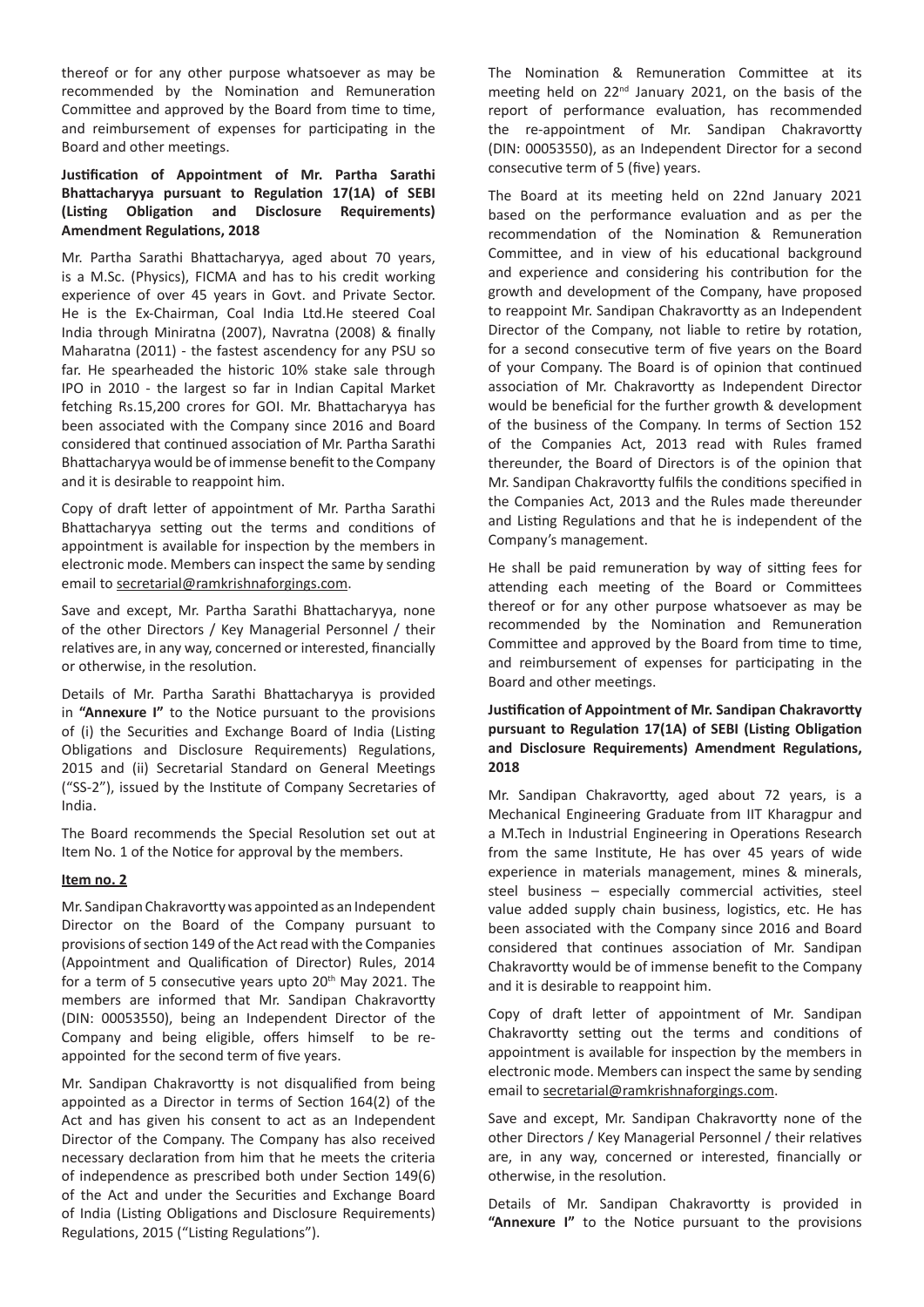of (i) the Securities and Exchange Board of India (Listing Obligations and Disclosure Requirements) Regulations, 2015 and (ii) Secretarial Standard on General Meetings ("SS-2"), issued by the Institute of Company Secretaries of India.

The Board recommends the Special Resolution set out at Item No. 2 of the Notice for approval by the members.

### **Item no. 3**

Mr. Pawan Kumar Kedia was appointed as Wholetime Director of the Company for a period of 1 (one) year w.e.f 1<sup>st</sup> April, 2020 till 31<sup>st</sup> March, 2021. The Board of Directors, based on recommendation of the Nomination and Remuneration Committee ("NRC") at its meeting held on 22<sup>nd</sup> January 2021 re-appointed Mr. Pawan Kumar Kedia as the Whole time Director designated as Director (Finance) of the Company for a period of 1 (One) year w.e.f  $1^{st}$  April 2021, subject to approval of the shareholders of the Company.

Mr. Pawan Kumar Kedia satisfies all the other conditions set out in Part-I of Schedule V of the Act as also conditions set out under sub-section (3) of Section 196 of the Act for being eligible for his re-appointment. He is not disqualified from being appointed as Director in terms of Section 164 of the Act.

Notwithstanding the profits in the financial year 2021-22, the Company shall pay the remuneration as mentioned below as the minimum remuneration.

The appointment and payment of remuneration to Mr. Pawan Kumar Kedia shall be guided by the provisions of the Companies Act, 2013, on such emoluments as outlined below.

**a) Basic Salary :** Rs. 1,65,000/- per month – Rs. 2,50,000/ per month.

The increase in remuneration will be made after being approved by the Board of Directors within the above mentioned limit on the recommendation of Nomination and Remuneration Committee.

#### **b) Benefits:**

- **i. Accommodation**: Fully Furnished Residential Accommodation or House Rent Allowance @ 35% (Thirty Five percent) of the basic salary.
- **ii.** Other Allowances not exceeding 10 % of the basic salary.
- **iii. Medical Reimbursement:** Reimbursement of expenses incurred for self and family not exceeding 15% of the basic salary in a year.
- **iv. Leave Travel Concession:** For self and family once in a year not exceeding 10% of the basic salary in a year.
- **v. Club Fees:** Fees of Clubs, subject to a maximum of two clubs may be provided but no Life membership fee or Admission fee is to be paid by the Company.
- **vi. Encashment of the leave** at the end of the tenure of office in accordance with the Company's rules.
- **vii. Provision of a Car** with driver for use on Company's business. It will not be considered as benefits. He

will be however billed by the Company for use of car for private purposes, if any.

- **viii. Bonus** not exceeding 65% of the basic salary in a year.
- **ix. Provident Fund**: Company's contribution towards Provident Fund as per Rules of the company, but not exceeding 12% of the Salary or such percentage as required under the statute.
- **x. NPS:** Contribution to National Pension Scheme not exceeding 10% of the Basic Salary or such percentage as required under the statute.
- **xi.** Company's contributions towards Pension/ Superannuation Fund such amount as together with the Company's contribution to the Provident Fund does not exceed the amount not taxable under the Income Tax Act, 1961.
- **xii. Gratuity:** Not exceeding one-half month's salary for each completed year of service, subject to a maximum limit as prescribed under Schedule V to the Companies Act, 2013.

Details of Mr. Pawan Kumar Kedia are provided in **"Annexure I"** to the Notice pursuant to the provisions of (i) the Securities and Exchange Board of India (Listing Obligations and Disclosure Requirements) Regulations, 2015 and (ii) Secretarial Standard on General Meetings ("SS-2"), issued by the Institute of Company Secretaries of India.

The company has not committed any default in payment of dues to any bank or public financial institution or nonconvertible debenturesor any other secured creditors before the date of appointment of such managerial person(s).

The information pursuant to Schedule V of the Companies Act, 2013, as amended,is given in **Annexure-II** forming part of this Notice.

Having regard to the above, the resolution set out at item No. 3 have been proposed and recommended by the Board of Directors for your approval based on the recommendations of the Nomination & Remuneration Committee.

Save and except, Mr. Pawan Kumar Kedia and his relatives, none of the other Directors / Key Managerial Personnel / their relatives are, in any way, concerned or interested, financially or otherwise, in the resolution.

### **Item no. 4 and 5**

The Board of Directors, based on recommendation of the Nomination and Remuneration Committee ("NRC") at its meeting held on 20<sup>th</sup> October 2020 appointed Mr. Lalit Kumar Khetan as an Additional, Whole time director designated as Director (Executive) of the Company for a period of 5 Year w.e.f 20<sup>th</sup> October 2020, subject to approval of the shareholders of the Company.

Mr. Lalit Kumar Khetan satisfies all the other conditions set out in Part-I of Schedule V of the Act as also conditions set out under sub-section (3) of Section 196 of the Act for being eligible for his appointment. He is not disqualified from being appointed as Director in terms of Section 164 of the Act.

The appointment and payment of remuneration to Mr. Khetan shall be guided by the provisions of the Companies Act,2013, on such emoluments as outlined below.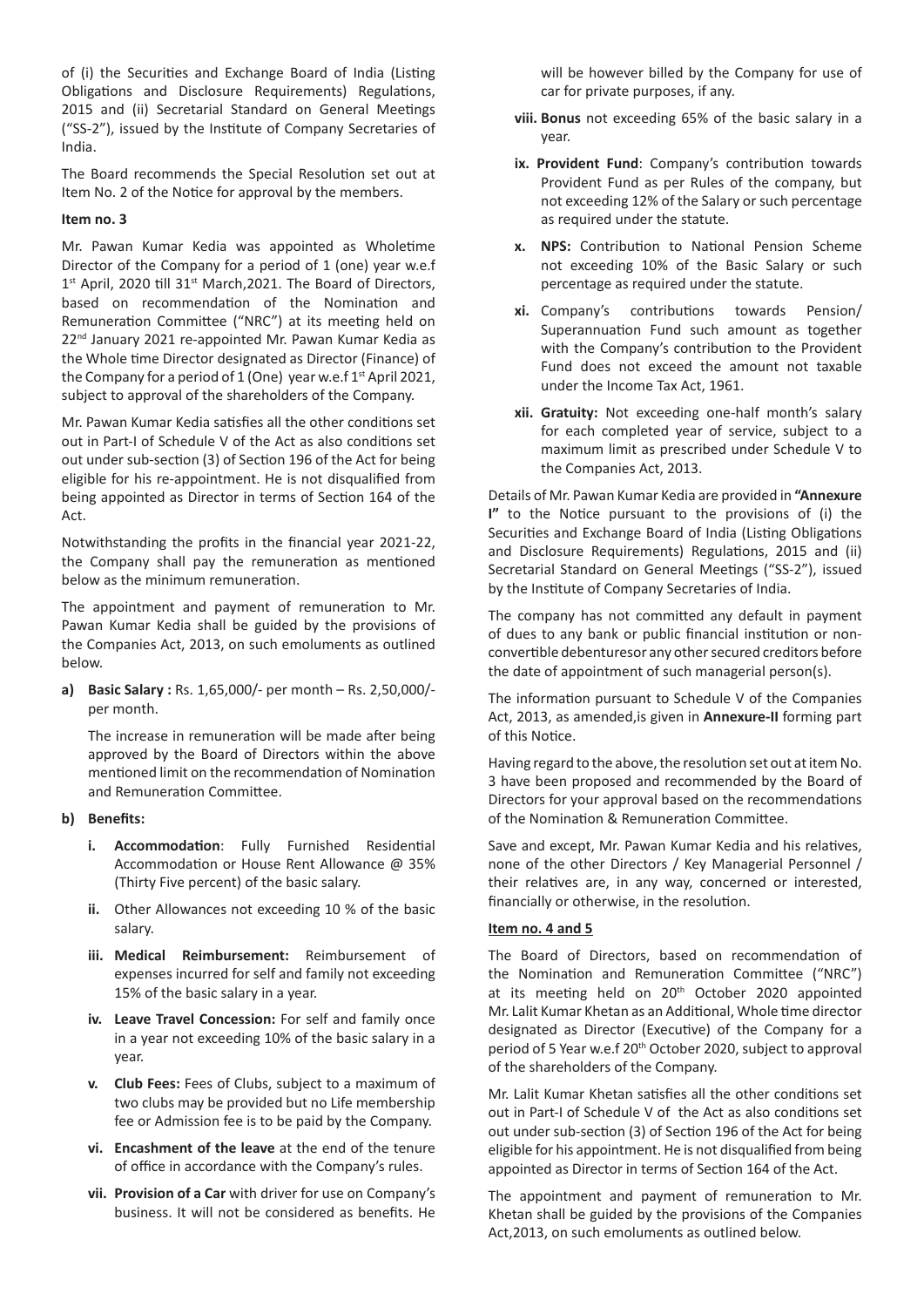#### **Emoluments:**

Subject to the overall limits as prescribed in Schedule V of the Companies Act, 2013.

#### **a) Basic Salary :** Rs. 2,50,000-5,00,000/- per month.

The increase in remuneration will be made after being approved by the Board of Directors within the above mentioned limit on the recommendation of Nomination and Remuneration Committee.

#### **b) Benefits:**

| i    | Accommodation:           | furnished<br>Fully<br>Residential   |
|------|--------------------------|-------------------------------------|
|      |                          | Accommodation or House Rent         |
|      |                          | Allowance @ 50% (fifty percent)     |
|      |                          | of the basic salary.                |
| ii.  | <b>Medical</b>           | Reimbursement<br>of<br>expenses     |
|      | <b>Reimbursement:</b>    | incurred for self and family not    |
|      |                          | exceeding 15% of the basic salary   |
|      |                          | in a year.                          |
| iii. | <b>Leave Travel</b>      | For self and family once in a year  |
|      | <b>Concession:</b>       | not exceeding 10% of the basic      |
|      |                          | salary in a year.                   |
| iv.  | <b>Other Allowances:</b> | not exceeding 70 % of the Basic     |
|      |                          | salary.                             |
| v.   | <b>Club Fees:</b>        | of Clubs, subject to<br>Fees<br>- a |
|      |                          | maximum of two clubs may be         |
|      |                          | provided but no Life membership     |
|      |                          | fee or Admission fee is to be paid  |
|      |                          | by the Company                      |
| vi.  | <b>Encashment</b>        | Encashment of the leave at the      |
|      |                          | end of the tenure of office in      |
|      |                          | accordance with the company's       |
|      |                          | rules                               |
|      | vii. Car:                | with driver for use on Company's    |
|      |                          | business. It will not be considered |
|      |                          | as benefits. He will be however     |
|      |                          | billed by the Company for use of    |
|      |                          | car for private purposes, if any    |
|      | viii. Bonus:             | not exceeding 75% of the basic      |
|      |                          | salary.                             |
|      | ix. Provident Fund:      | Company's contribution towards      |
|      |                          | Provident Fund as per Rules of the  |
|      |                          | company, but not exceeding 12%      |
|      |                          | of the basic salary.                |
| х.   | Gratuity:                | Not exceeding one-half month's      |
|      |                          | salary for each completed year      |
|      |                          | of service, subject to a maximum    |
|      |                          | limit as prescribed under Schedule  |
|      |                          | V to the Companies Act, 2013.       |
|      |                          |                                     |

**xi. Other:** Company's contributions towards Pension/ Superannuation Fund such amount as together with the Company's contribution to the Provident Fund does not exceed the amount not taxable under the Income Tax Act, 1961

Notwithstanding the profits in any financial year, the Company shall pay the remuneration as mentioned above as the minimum remuneration.

Accordingly, the Board of Directors at its Meeting held on 22<sup>nd</sup> January, 2021 felt it prudent to approach the Members of the Company seeking their approval by way of Ordinary resolution to the remuneration payable to Mr. Lalit Kumar Khetan w.e.f 20<sup>th</sup> October, 2020 till 31<sup>st</sup> March, 2021 and upto 19th October, 2023 the event of loss or inadequacy of profits during the aforesaid financial years.

Details of Mr. Lalit Kumar Khetan is provided in **"Annexure-I"** to the Notice pursuant to the provisions of (i) the Securities and Exchange Board of India (Listing Obligations and Disclosure Requirements) Regulations, 2015 and (ii) Secretarial Standard on General Meetings ("SS-2"), issued by the Institute of Company Secretaries of India.

The information pursuant to Schedule V of the Companies Act, 2013, as amended,is given in **Annexure-II** forming part of this Notice.

Having regard to the above, the resolutions set out at item Nos. 4 & 5 have been proposed and recommended by the Board of Directors for your approval based on the recommendations of the Nomination & Remuneration Committee.

The company has not committed any default in payment of dues to any bank or public financial institution or any new convertible debentures or any other secured creditors before the date of appointment of such managerial person(s).

Except Mr. Lalit Kumar Khetan, none of the other Directors and Key Managerial Personnel of the Company and their relatives are concerned or interested, financial or otherwise in above Resolutions.

|                          | By order of the Board           |
|--------------------------|---------------------------------|
| Place: Kolkata           | For Ramkrishna Forgings Limited |
| Date: 22nd January, 2021 |                                 |
|                          |                                 |
| Registered Office:       | Rajesh Mundhra                  |

23 Circus Avenue *Company Secretary* Kolkata – 700 017 ACS 12991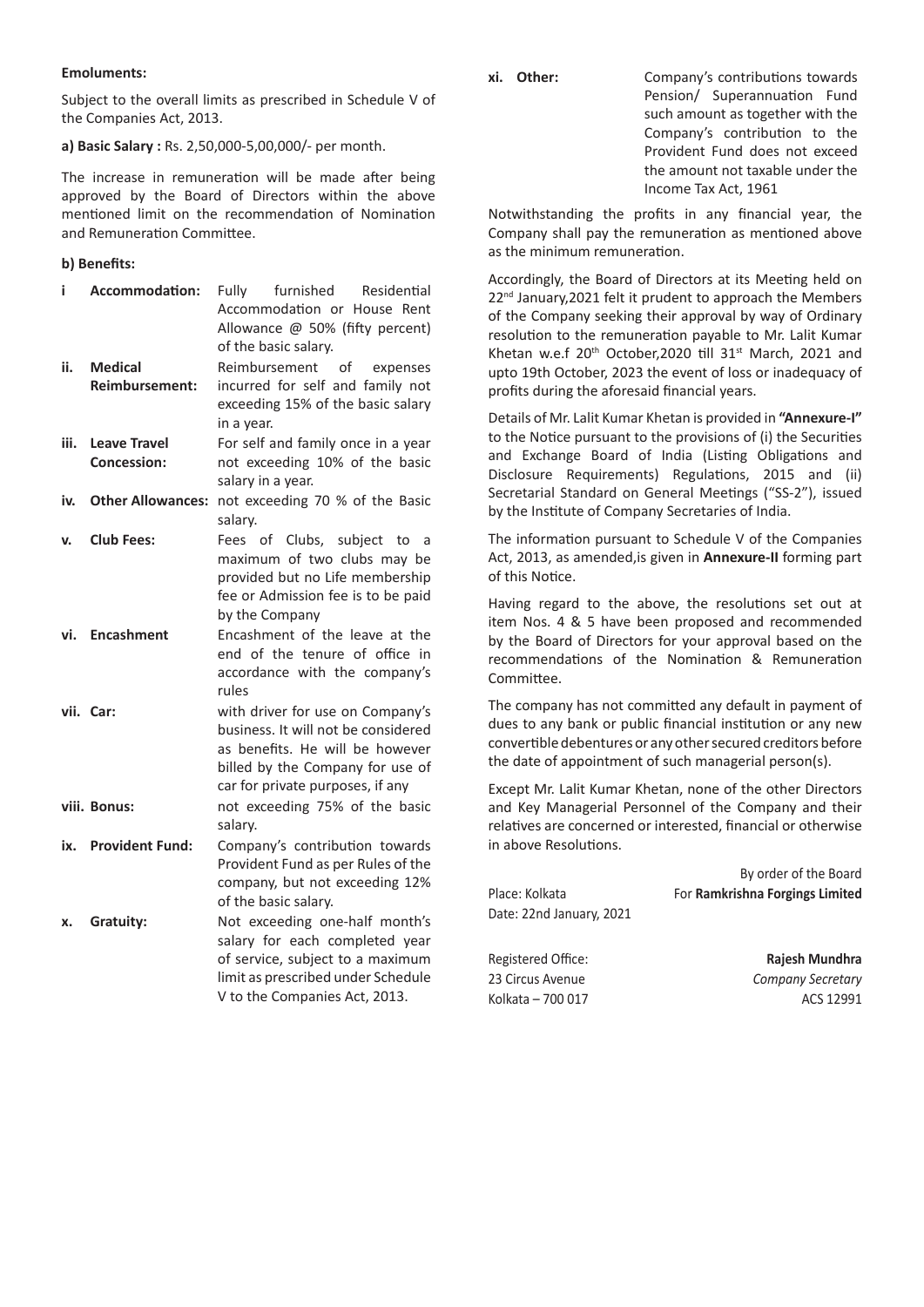## **ANNEXURE-I**

Notice pursuant to the provisions of (i) the Securities and Exchange Board of India (Listing Obligations and Disclosure Requirements) Regulations, 2015; and (ii) Secretarial Standard on General Meetings ("SS-2"), issued by the Institute of Company Secretaries of India.

| <b>Name</b>                                                                                                                                                                                                                                                                                                                                                                                                                                                                                                                                                           | Mr. Sandipan Chakravortty<br>Mr. Partha Sarathi                                                                                                                                                                                                  |                                                                                                                                                                                                                                                                                                                                                                                                                                                                                                                                                                                                                                                                                                                                                              | Mr. Pawan Kumar Kedia                                                                                                                          | Mr. Lalit Kumar Khetan                                                                                                                                                                                                                                                                                                                                                                                                                                        |
|-----------------------------------------------------------------------------------------------------------------------------------------------------------------------------------------------------------------------------------------------------------------------------------------------------------------------------------------------------------------------------------------------------------------------------------------------------------------------------------------------------------------------------------------------------------------------|--------------------------------------------------------------------------------------------------------------------------------------------------------------------------------------------------------------------------------------------------|--------------------------------------------------------------------------------------------------------------------------------------------------------------------------------------------------------------------------------------------------------------------------------------------------------------------------------------------------------------------------------------------------------------------------------------------------------------------------------------------------------------------------------------------------------------------------------------------------------------------------------------------------------------------------------------------------------------------------------------------------------------|------------------------------------------------------------------------------------------------------------------------------------------------|---------------------------------------------------------------------------------------------------------------------------------------------------------------------------------------------------------------------------------------------------------------------------------------------------------------------------------------------------------------------------------------------------------------------------------------------------------------|
| <b>DIN</b>                                                                                                                                                                                                                                                                                                                                                                                                                                                                                                                                                            | Bhattacharyya<br>00329479                                                                                                                                                                                                                        | 00053550                                                                                                                                                                                                                                                                                                                                                                                                                                                                                                                                                                                                                                                                                                                                                     | 00375557                                                                                                                                       | 00533671                                                                                                                                                                                                                                                                                                                                                                                                                                                      |
| Date of Birth/Age<br>27-02-1951                                                                                                                                                                                                                                                                                                                                                                                                                                                                                                                                       |                                                                                                                                                                                                                                                  | 23-09-1949                                                                                                                                                                                                                                                                                                                                                                                                                                                                                                                                                                                                                                                                                                                                                   | 16-09-1957                                                                                                                                     | 16/03/1970                                                                                                                                                                                                                                                                                                                                                                                                                                                    |
|                                                                                                                                                                                                                                                                                                                                                                                                                                                                                                                                                                       |                                                                                                                                                                                                                                                  | 72 years                                                                                                                                                                                                                                                                                                                                                                                                                                                                                                                                                                                                                                                                                                                                                     | 63 years                                                                                                                                       | 50 years                                                                                                                                                                                                                                                                                                                                                                                                                                                      |
| 70 years<br>He is the ex-Chairman, Coal<br><b>Brief Resume/</b><br>India Ltd (CIL). He joined CIL<br>Experience/<br><b>Expertise in</b><br>as Management Trainee in<br>1977 to becoming Chairman<br><b>Specific Functional</b><br>in Oct 2006. He steered CIL<br>Area<br>through Miniratna (2007),<br>Navratna (2008) & finally<br>Maharatna (2011) - the<br>fastest ascendency for any<br>PSU so far the spearheaded<br>the historic 10% stake sale<br>through IPO in 2010 - the<br>largest so far in Indian Capital<br>Market fetching Rs.15,200<br>crores for GOI. |                                                                                                                                                                                                                                                  | He is a Mechanical Engineering<br>He possess experience He<br>Graduate from IIT Kharagpur<br>of more than 30 years Accountant<br>(1970) and a M.Tech in Industrial<br>in various Companies Cost<br>Engineering<br>in<br>Operations<br>Research from<br>the same<br>affairs,<br>Institute (1972). He has spent<br>Accounts, Import<br>more than 40 years in Tata<br>Export activities of the Finance<br>Steel and its Group Companies.<br>company.<br>He has held positons like<br>Materials Controller, Executive<br>In-charge - Raw Materials,<br>Director - Sales, etc., in Tata<br>Steel. He has wide experience in<br>materials management, mines<br>& minerals, steel business -<br>especially commercial activities,<br>steel value added supply chain |                                                                                                                                                | is<br>Chartered<br>a<br>and<br>Accountant<br>by<br>handling the commercial qualification. He has a<br>Taxation, $ $ rich experience of more<br>& than 25 years in handling,<br>Progressive<br>Compliance,<br>Accounting,<br>Auditing,<br>reporting<br>&<br>Commercial<br>Function<br>with<br>large<br>experience<br>EPC and manufacturing<br>concerns. He is also the<br>Chief Financial Officer in<br>the Company. There will<br>be no change in his present |
| Qualification<br>MSc (Physics), FICMA                                                                                                                                                                                                                                                                                                                                                                                                                                                                                                                                 |                                                                                                                                                                                                                                                  | business, logistics, etc.<br>B.Tech.<br>Hons.<br>Engg.) IIT, Kharagpur M.Tech.<br>(Indl.Engg.<br>&<br>Operations<br>Research) IIT, Kharagpur                                                                                                                                                                                                                                                                                                                                                                                                                                                                                                                                                                                                                 | (Mechanical   B.Com (Calcutta<br>University) & Diploma in<br>Taxation                                                                          | remuneration.<br>C.A. & CMA                                                                                                                                                                                                                                                                                                                                                                                                                                   |
| Date of first                                                                                                                                                                                                                                                                                                                                                                                                                                                                                                                                                         | 21/05/2016                                                                                                                                                                                                                                       | 21/05/2016                                                                                                                                                                                                                                                                                                                                                                                                                                                                                                                                                                                                                                                                                                                                                   | 15/09/2003                                                                                                                                     | 20/10/2020                                                                                                                                                                                                                                                                                                                                                                                                                                                    |
| appointment on<br>the Board                                                                                                                                                                                                                                                                                                                                                                                                                                                                                                                                           |                                                                                                                                                                                                                                                  |                                                                                                                                                                                                                                                                                                                                                                                                                                                                                                                                                                                                                                                                                                                                                              |                                                                                                                                                |                                                                                                                                                                                                                                                                                                                                                                                                                                                               |
| <b>Terms and</b><br>conditions of<br>appointment or<br>re-appointment                                                                                                                                                                                                                                                                                                                                                                                                                                                                                                 | Being reappointed as<br>Independent Director of<br>the Company for a further<br>period of 5 years                                                                                                                                                | Being reappointed as<br>Independent Director of the<br>Company for a further period<br>of 5 years                                                                                                                                                                                                                                                                                                                                                                                                                                                                                                                                                                                                                                                            | As per the Explanatory<br>Statement mentioned<br>above                                                                                         | As per the Explanatory<br>Statement mentioned<br>above                                                                                                                                                                                                                                                                                                                                                                                                        |
| <b>Remuneration last</b><br>drawn                                                                                                                                                                                                                                                                                                                                                                                                                                                                                                                                     | Received Rs.5.30 Lakhs as<br>Sitting fees for attending<br><b>Board and Committee</b><br>meetings during the<br>financial year 2019-20                                                                                                           | Received Rs. 7.05 Lakhs as<br>Sitting fees for attending Board<br>and Committee meetings during<br>the financial year 2019-20                                                                                                                                                                                                                                                                                                                                                                                                                                                                                                                                                                                                                                | Refer Annexure II                                                                                                                              | Refer Annexure II                                                                                                                                                                                                                                                                                                                                                                                                                                             |
| Details of<br>remuneration<br>sought to be paid.                                                                                                                                                                                                                                                                                                                                                                                                                                                                                                                      | <b>Entitled to receive Sitting</b><br>fees for attending Board and<br>Committee meetings                                                                                                                                                         | <b>Entitled to receive Sitting</b><br>fees for attending Board and<br>Committee meetings                                                                                                                                                                                                                                                                                                                                                                                                                                                                                                                                                                                                                                                                     | Refer Explanatory<br>Statement to the Notice                                                                                                   | Refer Explanatory<br><b>Statement to the Notice</b>                                                                                                                                                                                                                                                                                                                                                                                                           |
| Directorship in                                                                                                                                                                                                                                                                                                                                                                                                                                                                                                                                                       | Listed-                                                                                                                                                                                                                                          | Listed-                                                                                                                                                                                                                                                                                                                                                                                                                                                                                                                                                                                                                                                                                                                                                      | Listed-                                                                                                                                        | Listed-                                                                                                                                                                                                                                                                                                                                                                                                                                                       |
| other companies<br>(31 <sup>st</sup> December<br>2020)                                                                                                                                                                                                                                                                                                                                                                                                                                                                                                                | 1. Tide Water Oil Co. India<br>Ltd.<br>2. Deepak Fertilisers<br>and Petrochemicals<br>Corporation Ltd.                                                                                                                                           | 1. International Combustion<br>(India) Ltd.                                                                                                                                                                                                                                                                                                                                                                                                                                                                                                                                                                                                                                                                                                                  | Nil                                                                                                                                            | Nil                                                                                                                                                                                                                                                                                                                                                                                                                                                           |
|                                                                                                                                                                                                                                                                                                                                                                                                                                                                                                                                                                       | Unlisted $-$<br>1. Haldia Petrochemicals Ltd.<br>2. Performance Chemiserve<br>Limited<br>3. Advanced Performance<br><b>Materials Private Limited</b><br>4. Karam Chand Thapar &<br>Bros (Coal Sales) Ltd.<br>5. Smartchem Technolgies<br>Limited | Unlisted-<br>1. Neo Metaliks Limited                                                                                                                                                                                                                                                                                                                                                                                                                                                                                                                                                                                                                                                                                                                         | Unlisted-<br>Globe Forex & Travels<br>Limited<br>Ramkrishna Rail &<br>Infrastructure Private<br>Limited<br>Riddhi Portfolio Private<br>Limited | Unlisted-<br>Headstrong Tradecon Pvt.<br>Ltd.                                                                                                                                                                                                                                                                                                                                                                                                                 |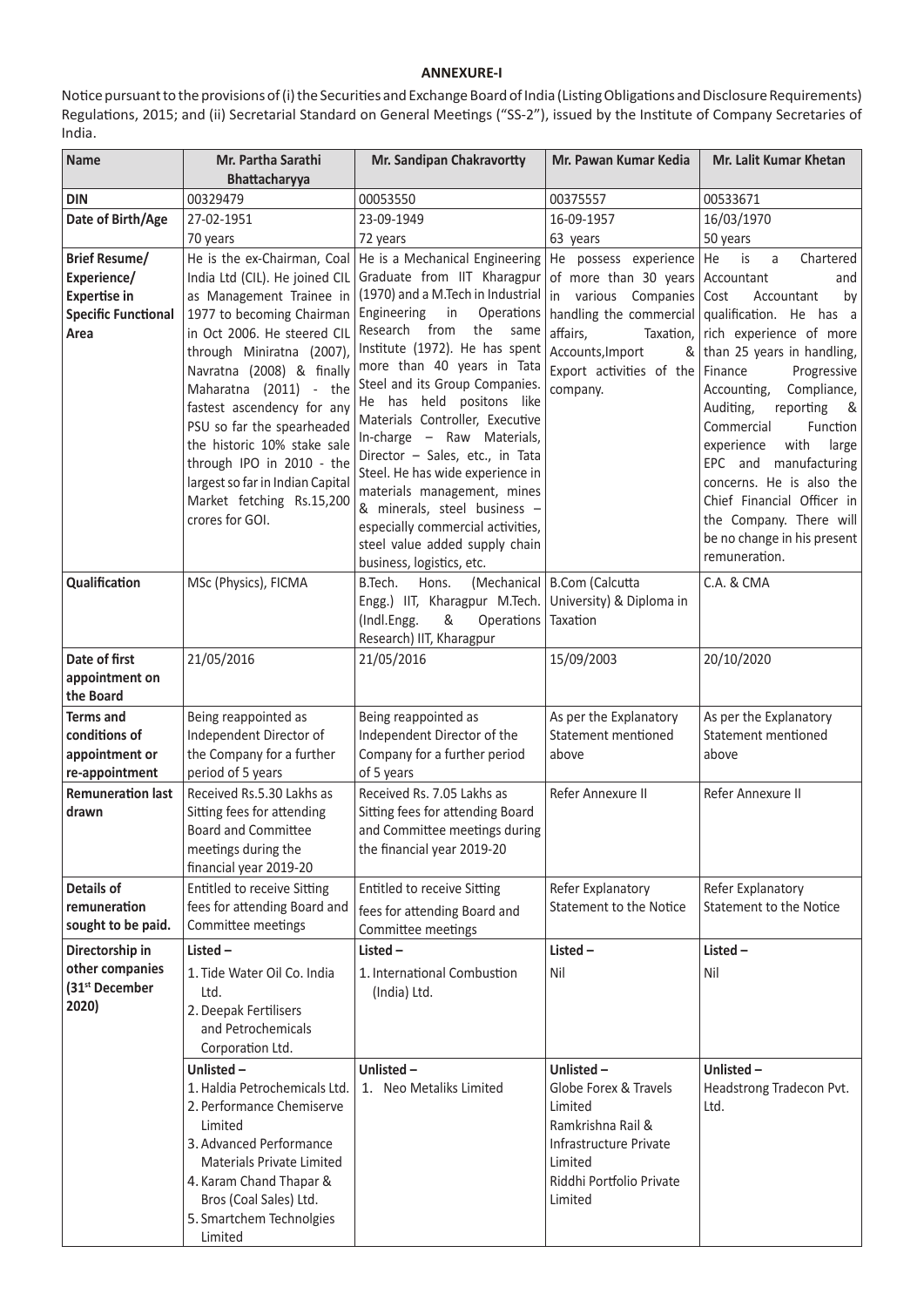| <b>Name</b>                            | Mr. Partha Sarathi          | Mr. Sandipan Chakravortty   | Mr. Pawan Kumar Kedia | <b>Mr. Lalit Kumar Khetan</b> |
|----------------------------------------|-----------------------------|-----------------------------|-----------------------|-------------------------------|
|                                        | Bhattacharyya               |                             |                       |                               |
| Chairman/                              | Nil                         | Chairman-                   | Nil                   | Nil                           |
| Member of the                          |                             | Nil                         |                       |                               |
| Committee of                           |                             | Member-                     |                       |                               |
| Directors in the                       |                             | Nomination and Remuneration |                       |                               |
| Company                                |                             | Committee                   |                       |                               |
| Chairman /                             | Chairman                    | <b>Member</b>               | Nil                   | Nil                           |
| <b>Member of the</b>                   | <b>Audit Committee:</b>     | <b>Audit Committee:</b>     |                       |                               |
| Committee of                           | 1. Tide Water Oil Co. India | 1. International Combustion |                       |                               |
| <b>Board of Directors</b>              | Ltd.                        | (India) Ltd.                |                       |                               |
| of other Public<br><b>Companies of</b> | 2. Deepak Fertilisers       |                             |                       |                               |
| which he is a                          | and Petrochemicals          |                             |                       |                               |
| director [only                         | Corporation Ltd             |                             |                       |                               |
| <b>Audit Committee</b>                 | 3. Karam Chand Thapar &     |                             |                       |                               |
| and Stakeholders                       | Bros (Coal Sales) Ltd.      |                             |                       |                               |
| Relationship                           |                             |                             |                       |                               |
| <b>Committee is</b>                    |                             |                             |                       |                               |
| <b>Considered</b>                      |                             |                             |                       |                               |
| Shareholding in                        | Nil                         | Nil                         | 15,779                | Nil                           |
| the Company                            |                             |                             |                       |                               |
| Inter-se                               | Not related                 | Not related                 | Not related           | Not related                   |
| Relationship                           |                             |                             |                       |                               |
| between                                |                             |                             |                       |                               |
| Directors/KMP                          |                             |                             |                       |                               |
| No. of Board                           | 5                           | 5                           | 5                     | $\overline{2}$                |
| <b>Meetings attended</b>               |                             |                             |                       |                               |
| during the year (1st                   |                             |                             |                       |                               |
| April 2020 to 31st                     |                             |                             |                       |                               |
| December 2020)                         |                             |                             |                       |                               |

## **ANNEXURE-II**

### **INFORMATION PURSUANT TO SCHEDULE V OF THE COMPANIES ACT, 2013.**

#### I. *GENERAL INFORMATION*

### **(1)** *Nature of Industry-***Manufacturer and Exporter of Forgings**

The Company is engaged in the manufacturing of Forgings which has the applications in Railways , Automobiles, Mining, Oil & Gas and Exports.

#### **(2) Date or expected date of commencement of Commercial Production**:

Not Applicable

**(3) In case of new companies expected date of commencement of activities as per project approved by Financial Institutions appearing in the prospectus:**

Not Applicable

# **(4) Financial Performance during last three financial periods:** (Rs. in Lakhs)

| <b>Particulars</b>                           | 2017-18     | 2018-19     | 2019-20     |
|----------------------------------------------|-------------|-------------|-------------|
| Sales and operating income                   | 1,43,546.89 | 1,80,668.73 | 1,11,182.02 |
| Other Income                                 | 419.36      | 298.85      | 601.60      |
| Profit before interest, depreciation and tax | 28,843.36   | 38,248.84   | 20,973.16   |
| Profit before Tax                            | 13,421.12   | 18,243.81   | 1441.50     |
| Profit after tax                             | 9,466.02    | 11,931.08   | 961.44      |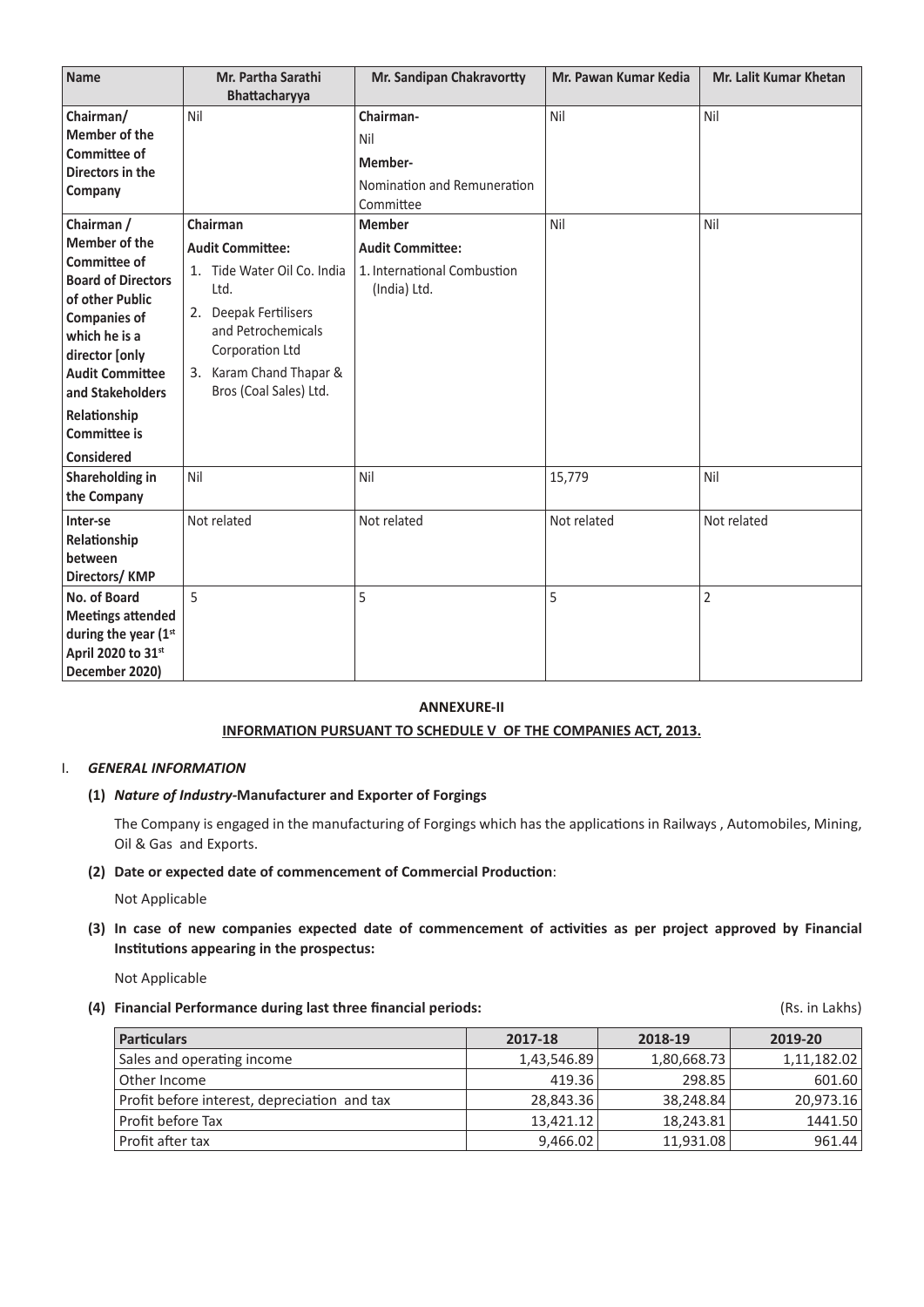# **(5) Foreign investments or collaboration, if any:**

Except equity holding by foreign investors, the Company has no other foreign investments or collaboration.

| <b>Particulars</b>    |                                                                | Mr. Pawan Kumar Kedia                                                                                                                                                                                                                                |                                                                                                                                                                                                                                                                                                                                                                                                                                                                                                                                                                                                                                                                                                                                                                                                                       | Mr. Lalit Kumar Khetan |                                          |  |
|-----------------------|----------------------------------------------------------------|------------------------------------------------------------------------------------------------------------------------------------------------------------------------------------------------------------------------------------------------------|-----------------------------------------------------------------------------------------------------------------------------------------------------------------------------------------------------------------------------------------------------------------------------------------------------------------------------------------------------------------------------------------------------------------------------------------------------------------------------------------------------------------------------------------------------------------------------------------------------------------------------------------------------------------------------------------------------------------------------------------------------------------------------------------------------------------------|------------------------|------------------------------------------|--|
| 1. Background details |                                                                |                                                                                                                                                                                                                                                      |                                                                                                                                                                                                                                                                                                                                                                                                                                                                                                                                                                                                                                                                                                                                                                                                                       |                        |                                          |  |
|                       | - Education Qualification                                      | Refer Annexure I                                                                                                                                                                                                                                     |                                                                                                                                                                                                                                                                                                                                                                                                                                                                                                                                                                                                                                                                                                                                                                                                                       | Refer Annexure I       |                                          |  |
|                       | - Experience                                                   | Refer Annexure I                                                                                                                                                                                                                                     |                                                                                                                                                                                                                                                                                                                                                                                                                                                                                                                                                                                                                                                                                                                                                                                                                       | Refer Annexure I       |                                          |  |
|                       | 2. Past Remuneration for the Past                              | Year                                                                                                                                                                                                                                                 | <b>Amount in Lakhs</b>                                                                                                                                                                                                                                                                                                                                                                                                                                                                                                                                                                                                                                                                                                                                                                                                | Year                   | <b>Amount in Lakhs</b>                   |  |
|                       | three years                                                    | 2017-18                                                                                                                                                                                                                                              | 38.82                                                                                                                                                                                                                                                                                                                                                                                                                                                                                                                                                                                                                                                                                                                                                                                                                 | 2017-18                |                                          |  |
|                       |                                                                | 2018-19                                                                                                                                                                                                                                              | 49.13                                                                                                                                                                                                                                                                                                                                                                                                                                                                                                                                                                                                                                                                                                                                                                                                                 | 2018-19                | 73.17                                    |  |
|                       |                                                                | 2019-20                                                                                                                                                                                                                                              | 40.00                                                                                                                                                                                                                                                                                                                                                                                                                                                                                                                                                                                                                                                                                                                                                                                                                 | 2019-20                | 78.48                                    |  |
|                       | 3. Recognition or awards                                       |                                                                                                                                                                                                                                                      | Nil                                                                                                                                                                                                                                                                                                                                                                                                                                                                                                                                                                                                                                                                                                                                                                                                                   |                        | Nil                                      |  |
|                       | 4. Job profile and his suitability                             | <b>Job Profile</b>                                                                                                                                                                                                                                   |                                                                                                                                                                                                                                                                                                                                                                                                                                                                                                                                                                                                                                                                                                                                                                                                                       | <b>Job Profile</b>     |                                          |  |
|                       |                                                                | of the Company                                                                                                                                                                                                                                       | Handling entire commercial operation                                                                                                                                                                                                                                                                                                                                                                                                                                                                                                                                                                                                                                                                                                                                                                                  | Company.               | • Heading the Finance department of the  |  |
|                       |                                                                | $\bullet$                                                                                                                                                                                                                                            | Handling the Accounts department                                                                                                                                                                                                                                                                                                                                                                                                                                                                                                                                                                                                                                                                                                                                                                                      |                        | . Heading the Accounts department of     |  |
|                       |                                                                |                                                                                                                                                                                                                                                      | Handling import export of the company                                                                                                                                                                                                                                                                                                                                                                                                                                                                                                                                                                                                                                                                                                                                                                                 | the Company.           |                                          |  |
|                       |                                                                |                                                                                                                                                                                                                                                      | Handling taxation affairs of the company                                                                                                                                                                                                                                                                                                                                                                                                                                                                                                                                                                                                                                                                                                                                                                              | Company.               | . Reviewing the Cost savings of the      |  |
|                       |                                                                |                                                                                                                                                                                                                                                      |                                                                                                                                                                                                                                                                                                                                                                                                                                                                                                                                                                                                                                                                                                                                                                                                                       |                        | . Heading the Taxation department of     |  |
|                       |                                                                |                                                                                                                                                                                                                                                      |                                                                                                                                                                                                                                                                                                                                                                                                                                                                                                                                                                                                                                                                                                                                                                                                                       | the Company.           |                                          |  |
|                       | 5. Remuneration Proposed                                       | Rs. 0.50 Cr                                                                                                                                                                                                                                          |                                                                                                                                                                                                                                                                                                                                                                                                                                                                                                                                                                                                                                                                                                                                                                                                                       | Rs. 0.80 Cr            |                                          |  |
|                       |                                                                |                                                                                                                                                                                                                                                      | and such annual increment as may be                                                                                                                                                                                                                                                                                                                                                                                                                                                                                                                                                                                                                                                                                                                                                                                   |                        | and such annual increment as may be      |  |
|                       |                                                                |                                                                                                                                                                                                                                                      | approved by the Board from time to time.                                                                                                                                                                                                                                                                                                                                                                                                                                                                                                                                                                                                                                                                                                                                                                              |                        | approved by the Board from time to time. |  |
|                       | 6. Comparative<br>remuneration                                 |                                                                                                                                                                                                                                                      | The remuneration offered is comparable to                                                                                                                                                                                                                                                                                                                                                                                                                                                                                                                                                                                                                                                                                                                                                                             |                        | The remuneration offered is comparable   |  |
|                       | Profile with respect to Industry,                              |                                                                                                                                                                                                                                                      | the peers in the industry who are of same                                                                                                                                                                                                                                                                                                                                                                                                                                                                                                                                                                                                                                                                                                                                                                             |                        | to the peers in the industry who are of  |  |
|                       | Size of the Company, profile of                                |                                                                                                                                                                                                                                                      | size and of the persons who are holding                                                                                                                                                                                                                                                                                                                                                                                                                                                                                                                                                                                                                                                                                                                                                                               |                        | same size and of the persons who are     |  |
|                       | the position and person.<br>7. Pecuniary relationship directly | similar positions.<br>holding similar positions.                                                                                                                                                                                                     |                                                                                                                                                                                                                                                                                                                                                                                                                                                                                                                                                                                                                                                                                                                                                                                                                       |                        |                                          |  |
|                       | or indirectly with the Company                                 | Besides the remuneration and<br>Besides the remuneration and<br>dividend on shares held in the<br>dividend on shares held in the Company,                                                                                                            |                                                                                                                                                                                                                                                                                                                                                                                                                                                                                                                                                                                                                                                                                                                                                                                                                       |                        |                                          |  |
|                       | relationship<br>with<br>or<br>the                              | Company, Mr. Pawan Kumar Kedia does<br>Mr. Lalit Kumar Khetan does not have any                                                                                                                                                                      |                                                                                                                                                                                                                                                                                                                                                                                                                                                                                                                                                                                                                                                                                                                                                                                                                       |                        |                                          |  |
|                       | managerial personnel, if any:                                  |                                                                                                                                                                                                                                                      | nothave any other pecuniary relationship                                                                                                                                                                                                                                                                                                                                                                                                                                                                                                                                                                                                                                                                                                                                                                              |                        | other pecuniary relationship with the    |  |
|                       |                                                                |                                                                                                                                                                                                                                                      | with the Company or any managerial                                                                                                                                                                                                                                                                                                                                                                                                                                                                                                                                                                                                                                                                                                                                                                                    |                        | Company or any managerial personnel of   |  |
|                       |                                                                | personnel of the Company.                                                                                                                                                                                                                            |                                                                                                                                                                                                                                                                                                                                                                                                                                                                                                                                                                                                                                                                                                                                                                                                                       | the Company.           |                                          |  |
|                       | <b>III. OTHER INFORMATION</b>                                  |                                                                                                                                                                                                                                                      |                                                                                                                                                                                                                                                                                                                                                                                                                                                                                                                                                                                                                                                                                                                                                                                                                       |                        |                                          |  |
| 1.                    | <b>Reasons of Inadequate Profits</b>                           |                                                                                                                                                                                                                                                      | COVID-19 outbreak led to nationwide lockdown across the country which hampered                                                                                                                                                                                                                                                                                                                                                                                                                                                                                                                                                                                                                                                                                                                                        |                        |                                          |  |
|                       |                                                                |                                                                                                                                                                                                                                                      | economic activity and supply chain constraints and labour availability issues (for auto-                                                                                                                                                                                                                                                                                                                                                                                                                                                                                                                                                                                                                                                                                                                              |                        |                                          |  |
|                       |                                                                |                                                                                                                                                                                                                                                      | component manufacturers) continued to hamper production for OEMs.                                                                                                                                                                                                                                                                                                                                                                                                                                                                                                                                                                                                                                                                                                                                                     |                        |                                          |  |
|                       |                                                                | Due to lockdown, income generation for industries and service providers have got<br>impacted. Low income generation have subsequently manifested in lower demand<br>for goods and services. Private consumption, too, has been impacted due to lower |                                                                                                                                                                                                                                                                                                                                                                                                                                                                                                                                                                                                                                                                                                                                                                                                                       |                        |                                          |  |
|                       |                                                                |                                                                                                                                                                                                                                                      | disposable income and lower propensity to spend due to uncertainty of income<br>potential. Automobile industry having a connected value chain has witnessed supply<br>chain constraints as major auto-component clusters are located in Pune, Chennai and                                                                                                                                                                                                                                                                                                                                                                                                                                                                                                                                                             |                        |                                          |  |
|                       |                                                                |                                                                                                                                                                                                                                                      | Bengaluru which have seen higher cases and multiple lockdowns.<br>The domestic Commercial Vehicle segment which was already in the midst of several                                                                                                                                                                                                                                                                                                                                                                                                                                                                                                                                                                                                                                                                   |                        |                                          |  |
|                       |                                                                |                                                                                                                                                                                                                                                      | headwinds in FY2020 where volumes shrunk to 7,17,688 units as against an all-time<br>high of 10,07,311 vehicles in FY2019 shrunk further this fiscal amid multiple headwinds<br>along with the pandemic impact and the outlook for the sector remains "negative"<br>on account of overcapacity in the trucking system, subdued freight availability due to<br>a weak macroeconomic environment, financing constraints, and stress on the cash<br>flows of fleet operators. During the first half of fiscal 2020-21, the commercial vehicle<br>segment registered a decline of 56.01% to 1,65,160 units as against 3,75,483 units in<br>the same period last year. However the M& HCV segment registered a decline of 77%<br>to 28000 vehicles in the first half of fiscal 2020-21 as against 1,22,000 vehicles in the |                        |                                          |  |
|                       |                                                                | corresponding period.                                                                                                                                                                                                                                |                                                                                                                                                                                                                                                                                                                                                                                                                                                                                                                                                                                                                                                                                                                                                                                                                       |                        |                                          |  |

*II. INFORMATION ABOUT THE APPOINTEE* 

On account of the above reasons the Company may not earn adequate profits in the financial year 2020-21 and subsequent years.